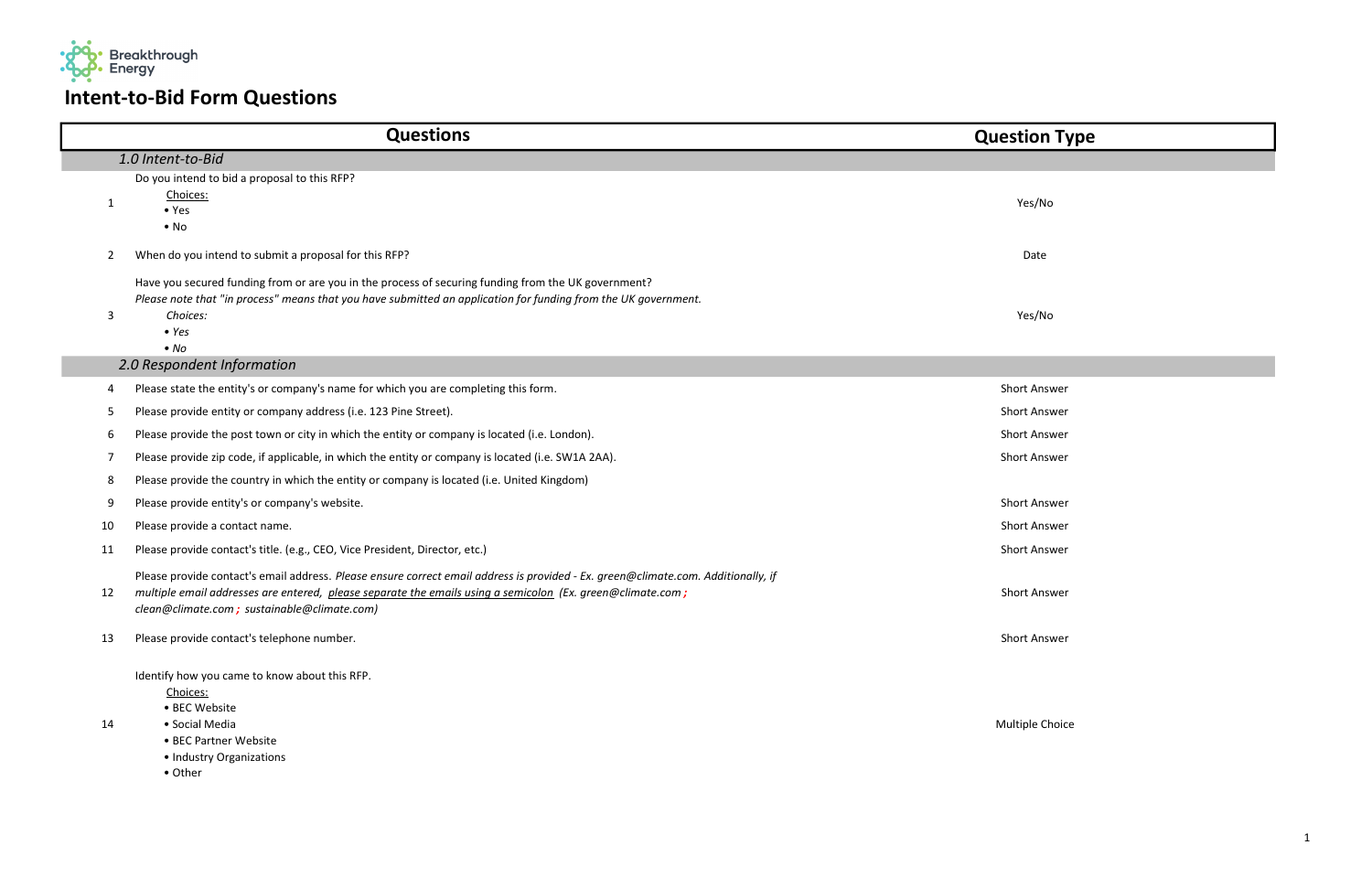

## 3.0 Project Information

|    | Please identify the project technology. If the proposed Project includes aspects of more than one of the technologies of interest,<br>please select the dominant technology. |                     |
|----|------------------------------------------------------------------------------------------------------------------------------------------------------------------------------|---------------------|
| 15 | Choices:<br>• Green Hydrogen                                                                                                                                                 | Multiple Choic      |
|    | • Sustainable Aviation Fuel                                                                                                                                                  |                     |
|    | • Long Duration Energy Storage                                                                                                                                               |                     |
|    | • Direct Air Capture                                                                                                                                                         |                     |
| 16 | What is the project name?                                                                                                                                                    | <b>Short Answer</b> |
| 17 | Which country is your project located in? (e.g., England)                                                                                                                    | <b>Short Answer</b> |
| 18 | Please provide the GPS coordinates for the project location in decimal degrees. (e.g., 38.88948, -77.03528)                                                                  | <b>Short Answer</b> |
| 19 | Please provide the estimated financial close date.                                                                                                                           | Date                |
| 20 | Please provide the estimated date on which construction will begin?                                                                                                          | Date                |
| 21 | Please provide the estimated date on which the project will begin commercial operations?                                                                                     | Date                |
|    | Please identify which phase the project is in according to the AACE International guidelines (http://web.aacei.org).                                                         |                     |
|    | Choices:                                                                                                                                                                     |                     |
| 22 | • FEL1 Conceptual Engineering                                                                                                                                                | Multiple Choic      |
|    | • FEL2 Preliminary Engineering<br>• FEL3 Basic Engineering (also referred to as FEED)                                                                                        |                     |
|    | • Detailed Engineering/Procurement/Construction                                                                                                                              |                     |
|    | Please identify the project's Technology Readiness Level (TRL) according to the IEA TRL Scale                                                                                |                     |
|    | (https://www.iea.org/reports/innovation-gaps).                                                                                                                               |                     |
|    | Choices:                                                                                                                                                                     |                     |
|    | $\bullet$ TRL 5                                                                                                                                                              |                     |
| 23 | $\bullet$ TRL 6                                                                                                                                                              | Multiple Choic      |
|    | $\bullet$ TRL 7                                                                                                                                                              |                     |

 • TRL 8 • TRL 9 • TRL 10

## ultiple Choice

Iultiple Choice

Iultiple Choice